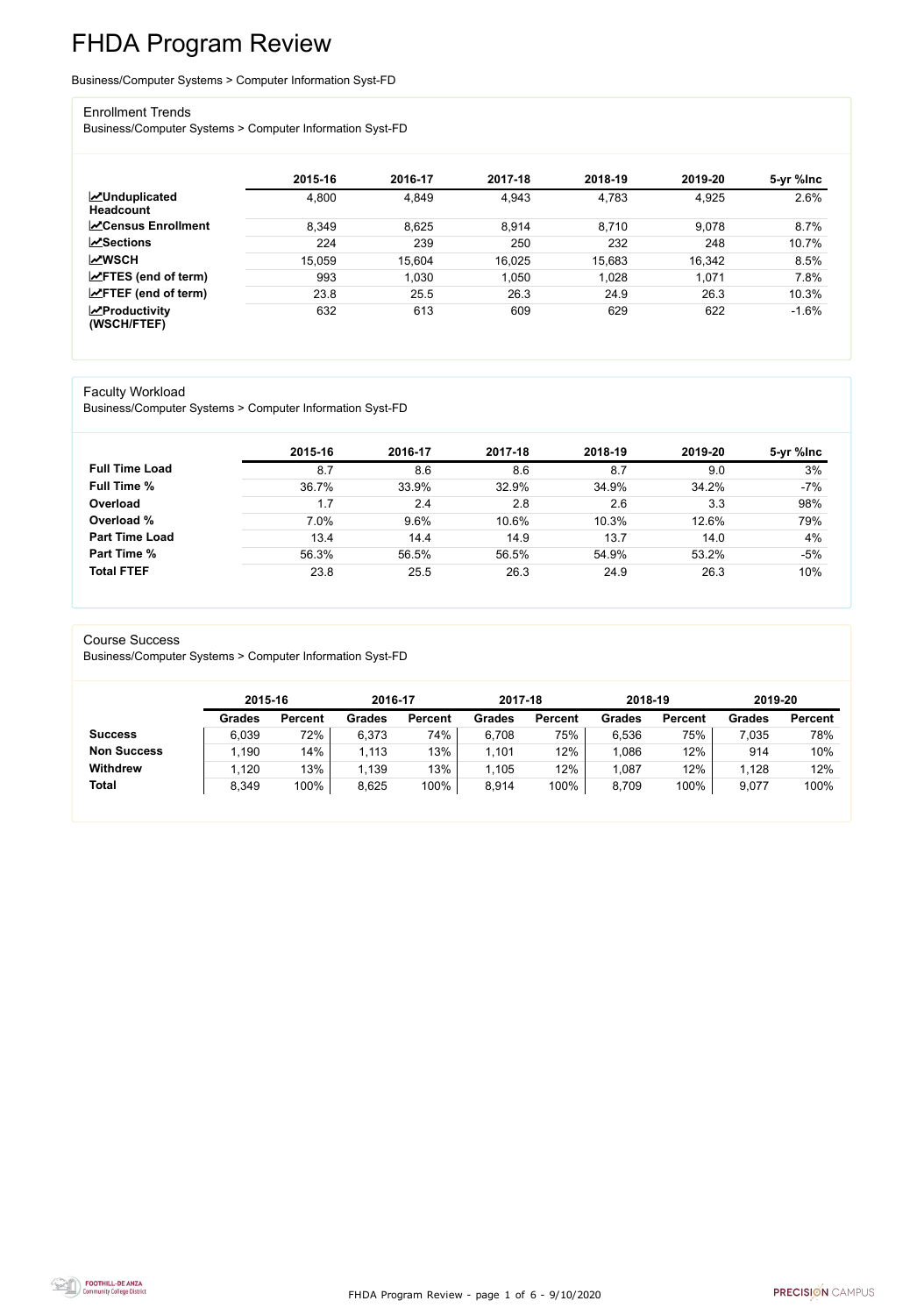FHDA Program Review - page 2 of 6 - 9/10/2020



### Course Success for African American, Latinx, and Filipinx Students

### Course Success for Asian, Native American, Pacific Islander, White, and Decline to State Students

|                    | 2015-16       |                | 2016-17       |                | 2017-18       |                | 2018-19       |                | 2019-20       |                |
|--------------------|---------------|----------------|---------------|----------------|---------------|----------------|---------------|----------------|---------------|----------------|
|                    | <b>Grades</b> | <b>Percent</b> | <b>Grades</b> | <b>Percent</b> | <b>Grades</b> | <b>Percent</b> | <b>Grades</b> | <b>Percent</b> | <b>Grades</b> | <b>Percent</b> |
| <b>Success</b>     | ,028          | 60%            | 1,161         | 65%            | .166          | 65%            | ,032          | 62%            | .159          | 65%            |
| <b>Non Success</b> | 369           | 22%            | 311           | 17%            | 305           | '7%            | 317           | 19%            | 295           | 16%            |
| <b>Withdrew</b>    | 305           | 18%            | 328           | 18%            | 322           | 18%            | 324           | 19%            | 334           | 19%            |
| <b>Total</b>       | .702          | 100%           | 1,800         | 100%           | 1,793         | 100%           | .673          | 100%           | .788          | 100%           |

|                    | 2015-16       |                | 2016-17       |                | 2017-18       |                | 2018-19       |                | 2019-20 |                |
|--------------------|---------------|----------------|---------------|----------------|---------------|----------------|---------------|----------------|---------|----------------|
|                    | <b>Grades</b> | <b>Percent</b> | <b>Grades</b> | <b>Percent</b> | <b>Grades</b> | <b>Percent</b> | <b>Grades</b> | <b>Percent</b> | Grades  | <b>Percent</b> |
| <b>Success</b>     | 5,011         | 75%            | 5,212         | 76%            | 5.542         | 78%            | 5,504         | 78%            | 5,876   | 81%            |
| <b>Non Success</b> | 821           | 12%            | 802           | 12%            | 796           | 11%            | 769           | 11%            | 619     | 8%             |
| <b>Withdrew</b>    | 815           | 12%            | 811           | 12%            | 783           | 11%            | 763           | 11%            | 794     | 11%            |
| <b>Total</b>       | 6,647         | 100%           | 6,825         | 100%           | 7,121         | 100%           | 7,036         | 100%           | 7,289   | 100%           |
|                    |               |                |               |                |               |                |               |                |         |                |

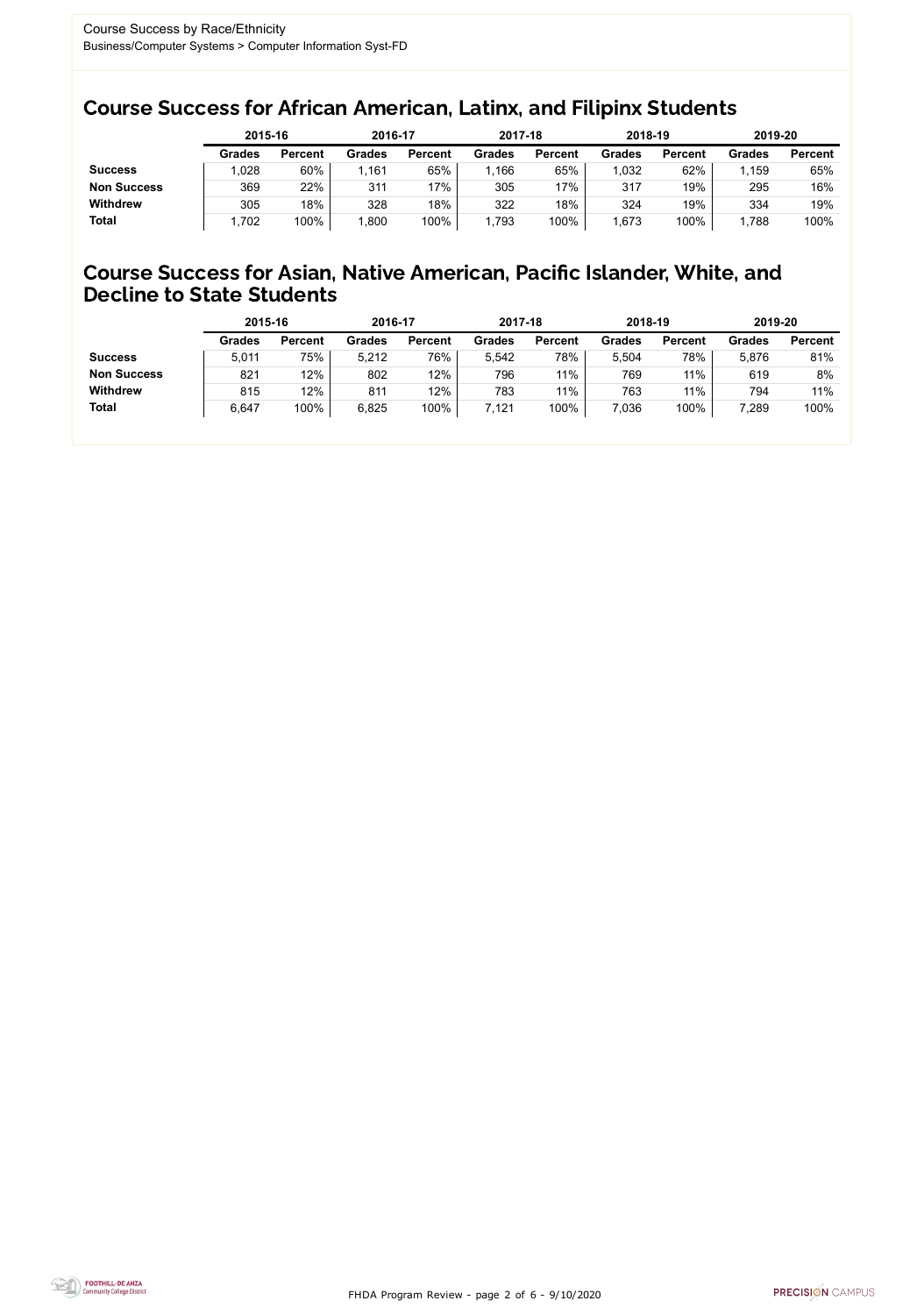

Some courses may continue to be listed but no longer have data due to renumbering or because the course was not offered in the past five years.



## by Gender

|                     |       | 2015-16        |       | 2016-17        |       | 2017-18        | 2018-19 |                | 2019-20 |                |
|---------------------|-------|----------------|-------|----------------|-------|----------------|---------|----------------|---------|----------------|
|                     | Enr   | <b>Percent</b> | Enr   | <b>Percent</b> | Enr   | <b>Percent</b> | Enr     | <b>Percent</b> | Enr     | <b>Percent</b> |
| Female              | 2,579 | 31%            | 2,756 | 32%            | 2,930 | 33%            | 2,936   | 34%            | 3,106   | 34%            |
| <b>Male</b>         | 5,703 | 68%            | 5,808 | 67%            | 5,927 | 66%            | 5,701   | 65%            | 5,862   | 65%            |
| <b>Not Reported</b> | 67    | $1\%$          | 61    | $1\%$          | 57    | $1\%$          | 73      | 1%             | 110     | 1%             |
| <b>Total</b>        | 8,349 | 100%           | 8,625 | 100%           | 8,914 | 100%           | 8,710   | 100%           | 9,078   | 100%           |

# by Ethnicity

|                         |       | 2015-16        |       | 2016-17        |       | 2017-18        | 2018-19 |                | 2019-20 |                |
|-------------------------|-------|----------------|-------|----------------|-------|----------------|---------|----------------|---------|----------------|
|                         | Enr   | <b>Percent</b> | Enr   | <b>Percent</b> | Enr   | <b>Percent</b> | Enr     | <b>Percent</b> | Enr     | <b>Percent</b> |
| <b>African American</b> | 236   | 3%             | 253   | 3%             | 269   | 3%             | 272     | 3%             | 270     | 3%             |
| Asian                   | 4,872 | 58%            | 5,085 | 59%            | 5,306 | 60%            | 5,333   | 61%            | 5,435   | 60%            |
| <b>Filipinx</b>         | 436   | 5%             | 399   | 5%             | 454   | 5%             | 385     | 4%             | 388     | 4%             |
| Latinx                  | 1,030 | 12%            | 1,148 | 13%            | 1,070 | 12%            | 1,016   | 12%            | 1,130   | 12%            |
| <b>Native American</b>  | 11    | $0\%$          | 24    | $0\%$          | 42    | $0\%$          | 35      | $0\%$          | 26      | $0\%$          |
| <b>Pacific Islander</b> | 55    | $1\%$          | 29    | $0\%$          | 25    | $0\%$          | 27      | $0\%$          | 33      | $0\%$          |
| White                   | 1,531 | 18%            | 1,526 | 18%            | 1,617 | 18%            | 1,514   | 17%            | 1,483   | 16%            |
| <b>Decline to State</b> | 178   | 2%             | 161   | 2%             | 131   | $1\%$          | 128     | $1\%$          | 313     | 3%             |
| <b>Total</b>            | 8,349 | 100%           | 8,625 | 100%           | 8,914 | 100%           | 8,710   | 100%           | 9,078   | 100%           |

# by Age

|              | 2015-16 |                | 2016-17 |                | 2017-18 |                | 2018-19 |                | 2019-20 |                |
|--------------|---------|----------------|---------|----------------|---------|----------------|---------|----------------|---------|----------------|
|              | Enr     | <b>Percent</b> | Enr     | <b>Percent</b> | Enr     | <b>Percent</b> | Enr     | <b>Percent</b> | Enr     | <b>Percent</b> |
| 19 or less   | ,560    | 19%            | 1,484   | 17%            | ,568    | 18%            | 1,746   | 20%            | 1,990   | 22%            |
| $20 - 24$    | 3,864   | 46%            | 3,752   | 44%            | 3,874   | 43%            | 3,746   | 43%            | 3,692   | 41%            |
| 25-39        | 2,317   | 28%            | 2,744   | 32%            | 2,784   | 31%            | 2,552   | 29%            | 2,717   | 30%            |
| $40 +$       | 608     | 7%             | 645     | 7%             | 688     | 8%             | 666     | 8%             | 679     | 7%             |
| <b>Total</b> | 8,349   | 100%           | 8,625   | 100%           | 8,914   | 100%           | 8,710   | 100%           | 9,078   | 100%           |

# by Education Level

|                           | 2015-16 |                |       | 2016-17        |       | 2017-18        | 2018-19 |                | 2019-20 |                |
|---------------------------|---------|----------------|-------|----------------|-------|----------------|---------|----------------|---------|----------------|
|                           | Enr     | <b>Percent</b> | Enr   | <b>Percent</b> | Enr   | <b>Percent</b> | Enr     | <b>Percent</b> | Enr     | <b>Percent</b> |
| <b>Bachelor or higher</b> | ,364    | 16%            | 1,633 | 19%            | ,695  | 19%            | ,644    | 19%            | 1,669   | 18%            |
| <b>Associate</b>          | 232     | 3%             | 251   | 3%             | 268   | 3%             | 301     | 3%             | 330     | 4%             |
| <b>HS/Equivalent</b>      | 6.056   | 73%            | 6,055 | 70%            | 6,266 | 70%            | 5,983   | 69%            | 6,193   | 68%            |
| <b>All Other</b>          | 697     | 8%             | 686   | 8%             | 685   | 8%             | 782     | 9%             | 886     | 10%            |
| <b>Total</b>              | 8,349   | 100%           | 8,625 | 100%           | 8,914 | 100%           | 8,710   | 100%           | 9,078   | 100%           |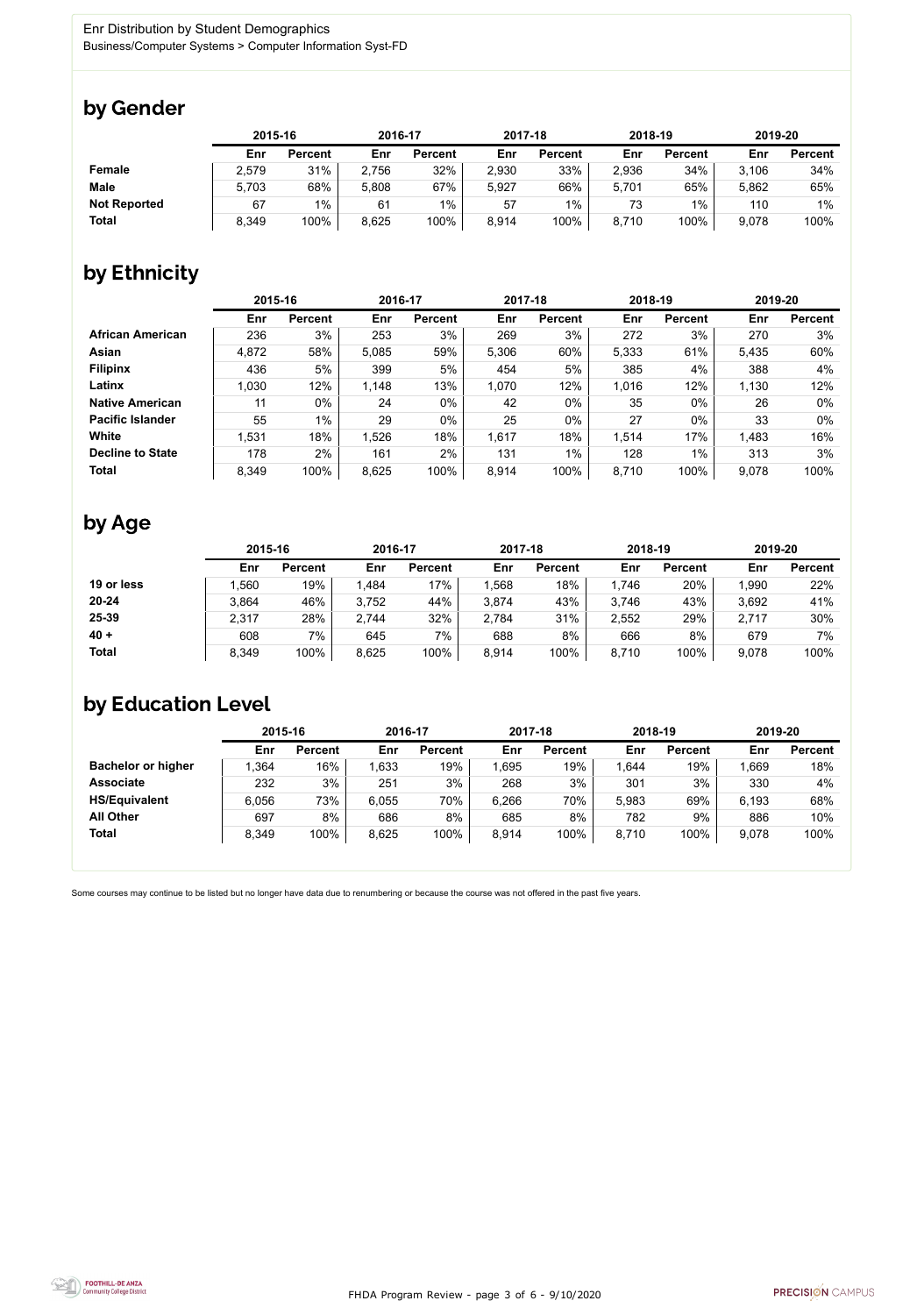FHDA Program Review - page 4 of 6 - 9/10/2020



### Success Rates by Gender Business/Computer Systems > Computer Information Syst-FD

|                     | 2019-20                                                                 |                |               |                |               |                |               |                |  |  |  |  |  |
|---------------------|-------------------------------------------------------------------------|----------------|---------------|----------------|---------------|----------------|---------------|----------------|--|--|--|--|--|
|                     | <b>Total</b><br><b>Withdrew</b><br><b>Non Success</b><br><b>Success</b> |                |               |                |               |                |               |                |  |  |  |  |  |
|                     | <b>Grades</b>                                                           | <b>Percent</b> | <b>Grades</b> | <b>Percent</b> | <b>Grades</b> | <b>Percent</b> | <b>Grades</b> | <b>Percent</b> |  |  |  |  |  |
| <b>Female</b>       | 2,541                                                                   | 82%            | 241           | 8%             | 324           | 10%            | 3,106         | 100%           |  |  |  |  |  |
| <b>Male</b>         | 4,407                                                                   | 75%            | 669           | 11%            | 785           | 13%            | 5,861         | 100%           |  |  |  |  |  |
| <b>Not Reported</b> | 87                                                                      | 79%            |               | 4%             | 19            | 17%            | 110           | 100%           |  |  |  |  |  |
| All                 | 7,035                                                                   | 78%            | 914           | 10%            | 1,128         | 12%            | 9,077         | 100%           |  |  |  |  |  |

|                     |               |                                                         |               | 2018-19        |               |                |               |                |  |
|---------------------|---------------|---------------------------------------------------------|---------------|----------------|---------------|----------------|---------------|----------------|--|
|                     |               | <b>Withdrew</b><br><b>Non Success</b><br><b>Success</b> |               |                |               |                |               |                |  |
|                     | <b>Grades</b> | <b>Percent</b>                                          | <b>Grades</b> | <b>Percent</b> | <b>Grades</b> | <b>Percent</b> | <b>Grades</b> | <b>Percent</b> |  |
| Female              | 2,333         | 79%                                                     | 288           | 10%            | 315           | 11%            | 2,936         | 100%           |  |
| <b>Male</b>         | 4,146         | 73%                                                     | 791           | 14%            | 763           | 13%            | 5,700         | 100%           |  |
| <b>Not Reported</b> | 57            | 78%                                                     |               | 10%            | 9             | 12%            | 73            | 100%           |  |
| All                 | 6,536         | 75%                                                     | 1,086         | 12%            | 1,087         | 12%            | 8,709         | 100%           |  |

|                     |               | 2017-18                                                                 |               |                |               |                |               |                |  |  |  |  |  |
|---------------------|---------------|-------------------------------------------------------------------------|---------------|----------------|---------------|----------------|---------------|----------------|--|--|--|--|--|
|                     |               | <b>Withdrew</b><br><b>Total</b><br><b>Non Success</b><br><b>Success</b> |               |                |               |                |               |                |  |  |  |  |  |
|                     | <b>Grades</b> | <b>Percent</b>                                                          | <b>Grades</b> | <b>Percent</b> | <b>Grades</b> | <b>Percent</b> | <b>Grades</b> | <b>Percent</b> |  |  |  |  |  |
| Female              | 2,357         | 80%                                                                     | 263           | 9%             | 310           | 11%            | 2,930         | 100%           |  |  |  |  |  |
| <b>Male</b>         | 4,308         | 73%                                                                     | 836           | 14%            | 783           | 13%            | 5,927         | 100%           |  |  |  |  |  |
| <b>Not Reported</b> | 43            | 75%                                                                     |               | 4%             | 12            | 21%            | 57            | 100%           |  |  |  |  |  |
| All                 | 6,708         | 75%                                                                     | ,101          | 12%            | 1,105         | 12%            | 8,914         | 100%           |  |  |  |  |  |

|                     |               | 2016-17        |               |                |                 |                |               |                |  |  |
|---------------------|---------------|----------------|---------------|----------------|-----------------|----------------|---------------|----------------|--|--|
|                     |               | <b>Success</b> |               |                | <b>Withdrew</b> |                | <b>Total</b>  |                |  |  |
|                     | <b>Grades</b> | <b>Percent</b> | <b>Grades</b> | <b>Percent</b> | <b>Grades</b>   | <b>Percent</b> | <b>Grades</b> | <b>Percent</b> |  |  |
| Female              | 2,169         | 79%            | 284           | 10%            | 303             | 11%            | 2,756         | 100%           |  |  |
| <b>Male</b>         | 4,156         | 72%            | 825           | 14%            | 827             | 14%            | 5,808         | 100%           |  |  |
| <b>Not Reported</b> | 48            | 79%            | 4             | 7%             | 9               | 15%            | 61            | 100%           |  |  |
| All                 | 6,373         | 74%            | ,113          | 13%            | 1,139           | 13%            | 8,625         | 100%           |  |  |

|                     | 2015-16        |                |                    |                |                 |                |               |                |  |
|---------------------|----------------|----------------|--------------------|----------------|-----------------|----------------|---------------|----------------|--|
|                     | <b>Success</b> |                | <b>Non Success</b> |                | <b>Withdrew</b> |                |               | <b>Total</b>   |  |
|                     | <b>Grades</b>  | <b>Percent</b> | <b>Grades</b>      | <b>Percent</b> | <b>Grades</b>   | <b>Percent</b> | <b>Grades</b> | <b>Percent</b> |  |
| Female              | 1,999          | 78%            | 275                | 11%            | 305             | 12%            | 2,579         | 100%           |  |
| <b>Male</b>         | 3,994          | 70%            | 903                | 16%            | 806             | 14%            | 5,703         | 100%           |  |
| <b>Not Reported</b> | 46             | 69%            | 12                 | 18%            | 9               | 13%            | 67            | 100%           |  |
| All                 | 6,039          | 72%            | 1,190              | 14%            | 1,120           | 13%            | 8,349         | 100%           |  |

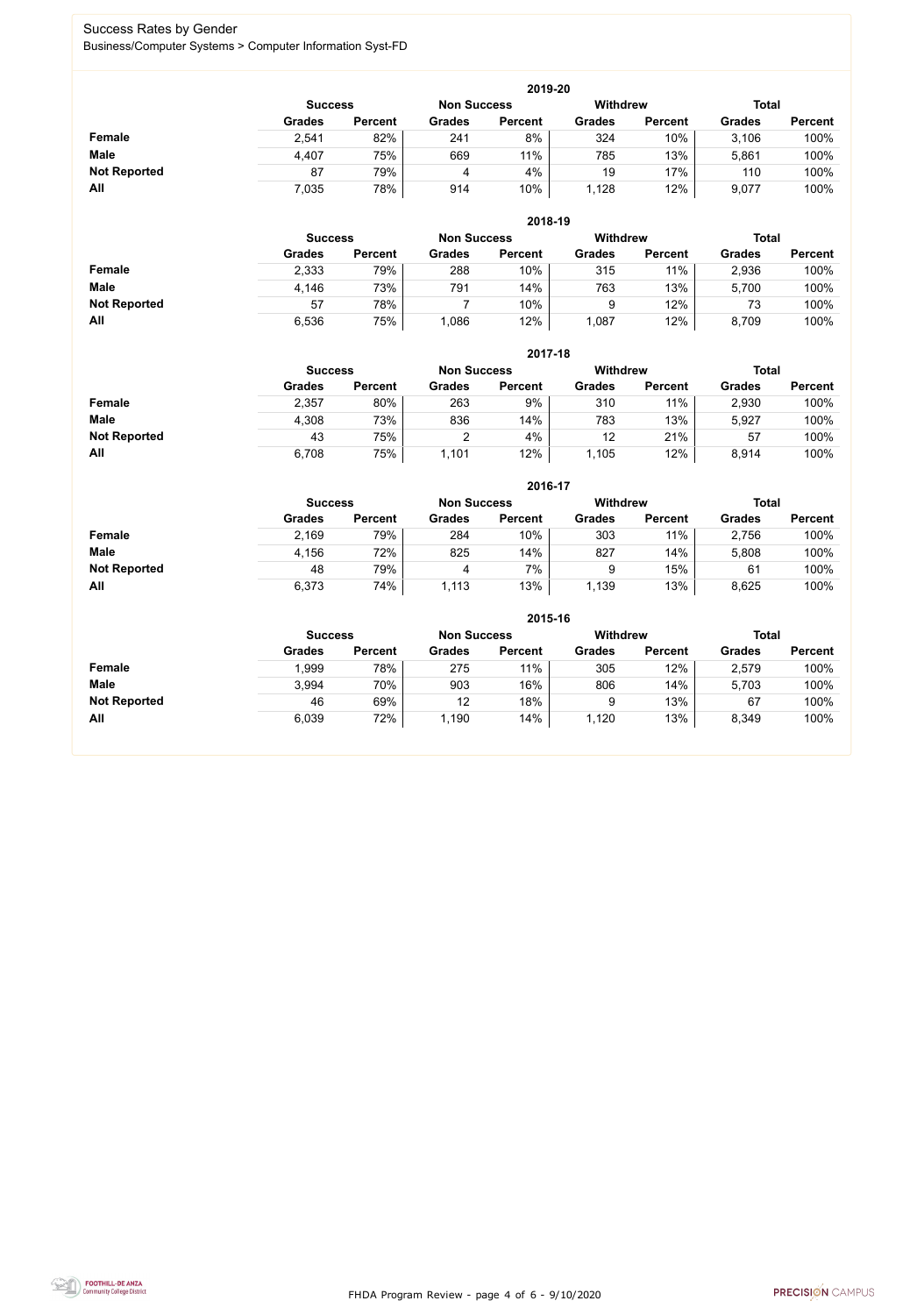FHDA Program Review - page 5 of 6 - 9/10/2020



### Success Rates by Age Business/Computer Systems > Computer Information Syst-FD

|            |                |                    |                 | 2019-20        |               |                |               |                |
|------------|----------------|--------------------|-----------------|----------------|---------------|----------------|---------------|----------------|
|            | <b>Success</b> | <b>Non Success</b> | <b>Withdrew</b> |                |               | <b>Total</b>   |               |                |
|            | <b>Grades</b>  | <b>Percent</b>     | <b>Grades</b>   | <b>Percent</b> | <b>Grades</b> | <b>Percent</b> | <b>Grades</b> | <b>Percent</b> |
| 19 or less | 1,695          | 85%                | 110             | 6%             | 185           | 9%             | ,990          | 100%           |
| $20 - 24$  | 2,839          | 77%                | 388             | 11%            | 465           | 13%            | 3,692         | 100%           |
| 25-39      | 2,004          | 74%                | 338             | 12%            | 374           | 14%            | 2,716         | 100%           |
| $40 +$     | 497            | 73%                | 78              | 11%            | 104           | 15%            | 679           | 100%           |
| All        | 7,035          | 78%                | 914             | 10%            | 1,128         | 12%            | 9,077         | 100%           |

|            |                |                    |               | 2018-19        |                                 |                |               |                |
|------------|----------------|--------------------|---------------|----------------|---------------------------------|----------------|---------------|----------------|
|            | <b>Success</b> | <b>Non Success</b> |               |                | <b>Total</b><br><b>Withdrew</b> |                |               |                |
|            | <b>Grades</b>  | <b>Percent</b>     | <b>Grades</b> | <b>Percent</b> | <b>Grades</b>                   | <b>Percent</b> | <b>Grades</b> | <b>Percent</b> |
| 19 or less | 1,440          | 82%                | 163           | 9%             | 143                             | 8%             | 1,746         | 100%           |
| $20 - 24$  | 2,757          | 74%                | 497           | 13%            | 492                             | 13%            | 3,746         | 100%           |
| 25-39      | 1,856          | 73%                | 341           | 13%            | 354                             | 14%            | 2,551         | 100%           |
| $40 +$     | 483            | 73%                | 85            | 13%            | 98                              | 15%            | 666           | 100%           |
| All        | 6,536          | 75%                | 1,086         | 12%            | 1,087                           | 12%            | 8,709         | 100%           |

|            | 2017-18        |                    |               |                 |               |                |               |                |  |
|------------|----------------|--------------------|---------------|-----------------|---------------|----------------|---------------|----------------|--|
|            | <b>Success</b> | <b>Non Success</b> |               | <b>Withdrew</b> |               | <b>Total</b>   |               |                |  |
|            | <b>Grades</b>  | <b>Percent</b>     | <b>Grades</b> | <b>Percent</b>  | <b>Grades</b> | <b>Percent</b> | <b>Grades</b> | <b>Percent</b> |  |
| 19 or less | 1,292          | 82%                | 148           | 9%              | 128           | 8%             | ,568          | 100%           |  |
| $20 - 24$  | 2,852          | 74%                | 516           | 13%             | 506           | 13%            | 3,874         | 100%           |  |
| 25-39      | 2,061          | 74%                | 345           | 12%             | 378           | 14%            | 2,784         | 100%           |  |
| $40 +$     | 503            | 73%                | 92            | 13%             | 93            | 14%            | 688           | 100%           |  |
| All        | 6,708          | 75%                | 1,101         | 12%             | 1,105         | 12%            | 8,914         | 100%           |  |

|            |                |                |                                       | 2016-17        |               |                |               |                |
|------------|----------------|----------------|---------------------------------------|----------------|---------------|----------------|---------------|----------------|
|            | <b>Success</b> |                | <b>Withdrew</b><br><b>Non Success</b> |                |               | <b>Total</b>   |               |                |
|            | <b>Grades</b>  | <b>Percent</b> | <b>Grades</b>                         | <b>Percent</b> | <b>Grades</b> | <b>Percent</b> | <b>Grades</b> | <b>Percent</b> |
| 19 or less | 1,199          | 81%            | 157                                   | 11%            | 128           | 9%             | 1,484         | 100%           |
| $20 - 24$  | 2,672          | 71%            | 542                                   | 14%            | 538           | 14%            | 3,752         | 100%           |
| $25 - 39$  | 1,999          | 73%            | 362                                   | 13%            | 383           | 14%            | 2,744         | 100%           |
| $40 +$     | 503            | 78%            | 52                                    | 8%             | 90            | 14%            | 645           | 100%           |
| <b>All</b> | 6,373          | 74%            | 1,113                                 | 13%            | 1,139         | 13%            | 8,625         | 100%           |

|            | 2015-16        |                    |               |                 |               |                |               |                |  |
|------------|----------------|--------------------|---------------|-----------------|---------------|----------------|---------------|----------------|--|
|            | <b>Success</b> | <b>Non Success</b> |               | <b>Withdrew</b> |               | <b>Total</b>   |               |                |  |
|            | <b>Grades</b>  | <b>Percent</b>     | <b>Grades</b> | <b>Percent</b>  | <b>Grades</b> | <b>Percent</b> | <b>Grades</b> | <b>Percent</b> |  |
| 19 or less | 1,248          | 80%                | 176           | 11%             | 136           | 9%             | ,560          | 100%           |  |
| $20 - 24$  | 2,731          | 71%                | 595           | 15%             | 538           | 14%            | 3,864         | 100%           |  |
| 25-39      | 1,613          | 70%                | 355           | 15%             | 349           | 15%            | 2,317         | 100%           |  |
| $40 +$     | 447            | 74%                | 64            | 11%             | 97            | 16%            | 608           | 100%           |  |
| All        | 6,039          | 72%                | 1,190         | 14%             | 1,120         | 13%            | 8,349         | 100%           |  |